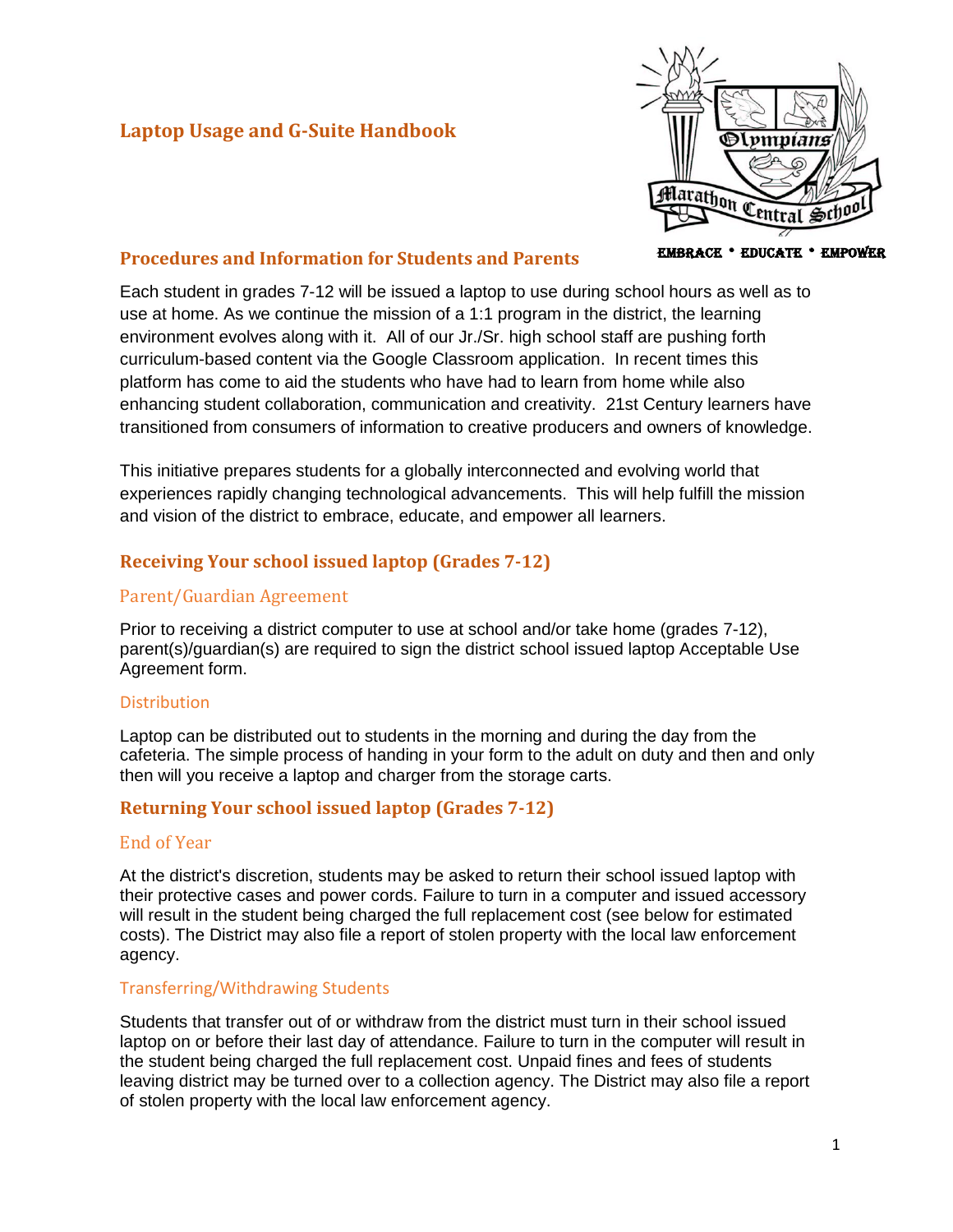# **Taking Care of Your school issued laptop**

Students are responsible for the general care of the school issued laptop they have been issued by the district. In the event of damage, loss, or inoperability, a temporary device will be made available until the primary device is repaired or replaced. The district is not responsible for the maintenance or support of private or off-site networks (WiFi connections). District-owned school issued laptops should never be taken to an outside computer service for any type of repairs or maintenance. Students should never leave their computers unattended except locked in their locker or other building / district designated secured areas.

Athletic team members should not leave their backpacks containing laptops on the locker room floor. It is neither a secure location nor is it an area where shenanigans may occur and backpacks are thrown around. Any breakage and costs associated with this scenario will be deemed the responsibility of the student and financial replacement costs will be addressed with the parent.

### General Precautions

- No food or drink should be near school issued laptop.
- Cords, cables, and removable storage devices must be inserted and removed carefully.
- School issued laptops and school issued laptop accessories should not be used or stored near pets.

School issued laptops should not be used with the power cord plugged in when the cord may present a tripping hazard.

- School issued laptops must remain free of any writing, drawing, stickers, labels or permanent personalization.
- Heavy objects should never be placed on school issued laptop.
- School issued laptops should not be stored outdoors (due to extracurricular events or contests) in the event of inclement weather and possible harm to the school issued laptop.
- School issued laptops should not be left in a vehicle because extreme temperatures (both hot and cold) can damage the computer.
- Backpacks containing the laptop should not be left lying around at home for parents to relocate, this has been known to cause breakage.
- Backpacks containing the laptop should not also carry milk containers or any other liquid containers that could spill; this has been known to ruin laptop motherboards rendering the unit permanently unusable.

### Carrying school issued laptop's

- Always transport school issued laptop's with care.
- Never lift school issued laptops by the screen or keyboard alone.
- Never carry school issued laptops with the screen open.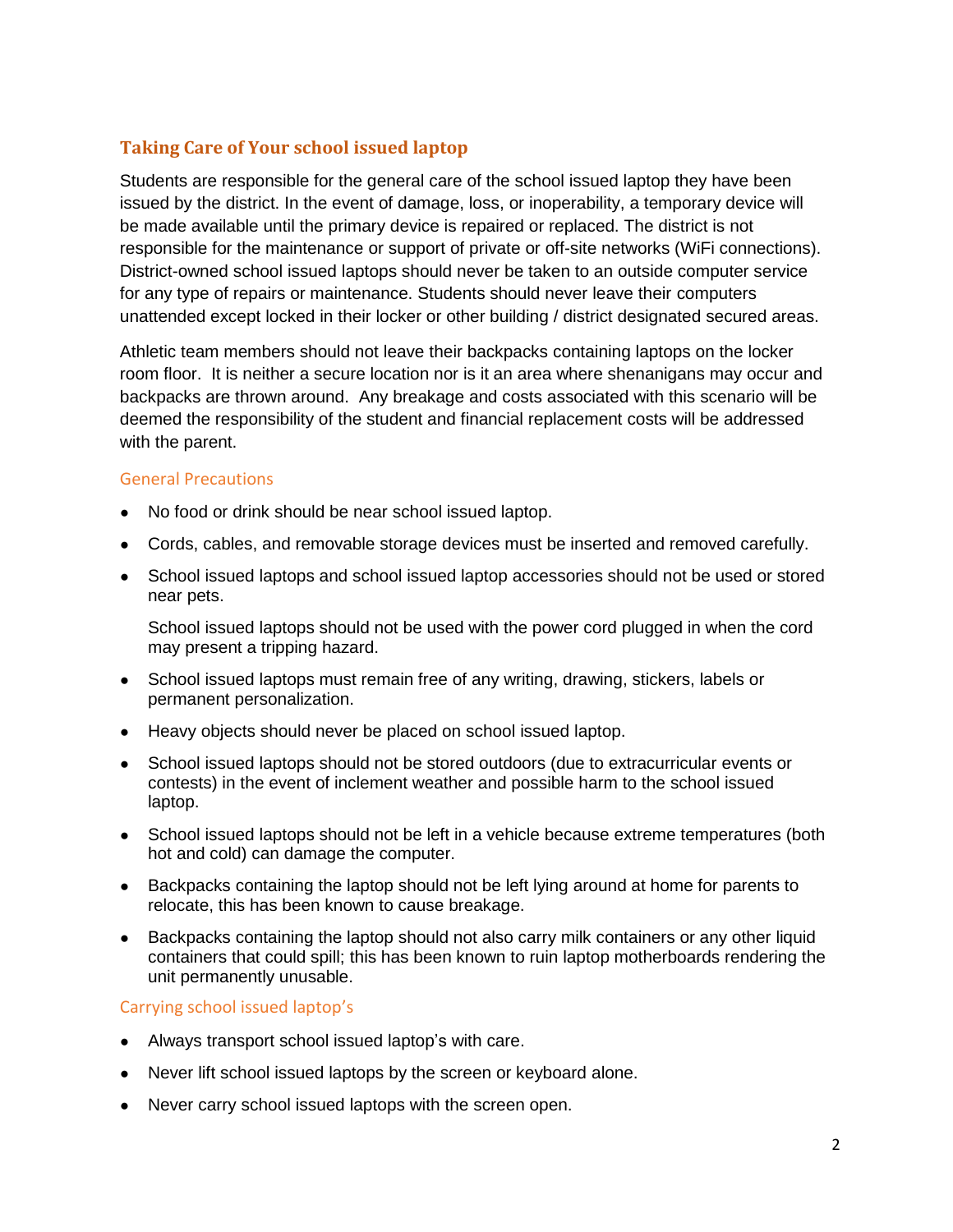## Screen Care

- The school issued laptop screen can be damaged if subjected to heavy objects, rough treatment, some cleaning solvents, and other liquids. The screens are particularly sensitive to damage from excessive pressure.
- Do not put pressure on the top of a school issued laptop when it is closed.
- Do not store a school issued laptop with the screen open.
- Only clean the screen with a soft, dry microfiber cloth or anti-static cloth.

#### Asset Tags

- All school issued laptop's will be labeled with an individual laptop numbering scheme.
- Labels may not be modified or tampered with in any way.

#### Alterations

- Any alterations to school issued laptops are not allowed.
- Removing or tampering with any of the components of the school issued laptop is not allowed.

## **Using Your school issued laptop at school**

Students are expected to bring a fully charged school issued laptop to school every day and bring their school issued laptop to all classes unless specifically advised not to do so by their teacher.

### If a student does not bring his/her school issued laptop to school

- A student may stop in the technology department office (room 201) and check out a loaner for the day. Please note that these are available for the day and this should not become a misused practice. They are not intended as a convenience for consistently forgetting to bring your assigned school issued laptop.
- A student borrowing a loaner computer will be responsible for any damage or loss of the temporarily issued device.

### School issued laptop's being repaired

- A loaner computer may be issued to students until their school issued laptop is repaired.
- A student borrowing a loner computer must sign it out and will be responsible for any damage or loss of the loaned device.
- Loaner computers given to students may be taken home if parent permission was previously given to take the school issued laptop home.

### Charging school issued laptops

- School issued laptops must be brought to school each day fully charged.
- Students should charge their school issued laptop at home every evening.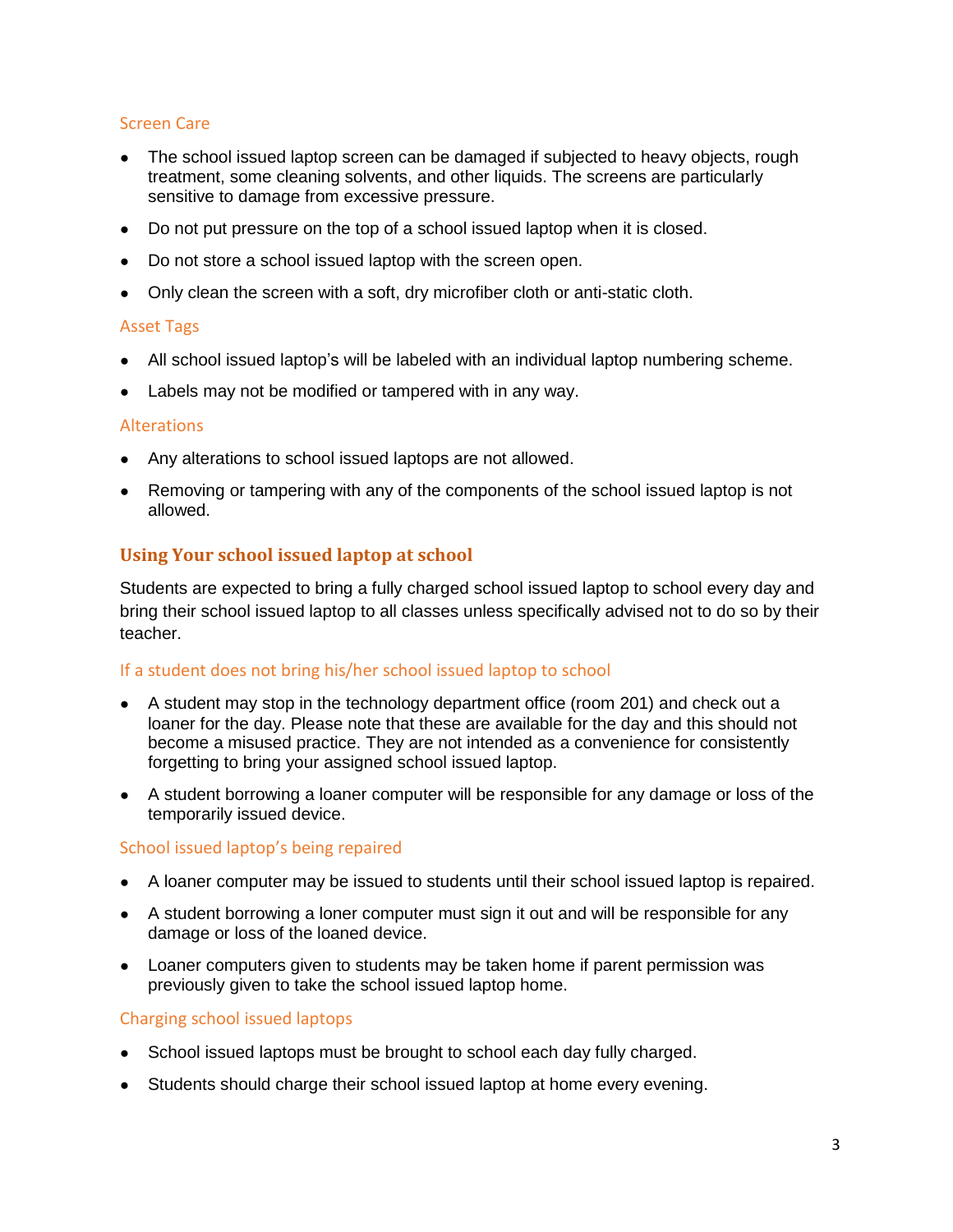### Backgrounds and Themes

• Inappropriate media may not be used as school issued laptop backgrounds or themes. The presence of such media will result in disciplinary action.

#### **Sound**

- Sound must be muted at all times unless permission is obtained from a teacher.
- Headphones may be used at the discretion of the teachers.

#### **Printing**

- Students will be encouraged to digitally publish and share their work with their teachers and peers when appropriate.
- Printing is available in the library and most classrooms.

### Logging into a school issued laptop

- Students will log into their school issued laptop using their school issued user name and password.
- Only Marathon accounts are able to log in to district-issued school issued laptops.
- Students should never share their account passwords with others.

#### Managing and Saving Your Digital Work with a school issued laptop

- Students should become familiar with managing their computer files. Loss of data occurs when students do not properly save work often and/or they don't keep an eye on whether or not they are currently connected to the school's wifi and therefore if they are automatically syncing files with the school servers.
- Students can ask the tech department anytime how the sync process works and it is encouraged that they do so.
- Student work may be stored in Internet/cloud-based applications and can be accessed from any computer with an Internet connection and most mobile Internet devices.
- Students may store files within their document folders while at school, and those files will sync automatically to school servers prior to leaving school and these same files are still available while away from school.
- Students should always remember to save frequently when working on digital media; G Suite applications will auto-save every 4-6 seconds while connected to the internet.
- The district will not be responsible for the loss of any student work either by lack of the student's understanding of school systems or by summer maintenance that occurs on student laptops with the notion that syncing file results were maintained by the student.
- Art students in particular should understand that much unreplaceable artwork (in the form of digital files) can be lost if they do not learn to manage their files. It is recommended that they upload copies of important files to cloud based storage as a backup.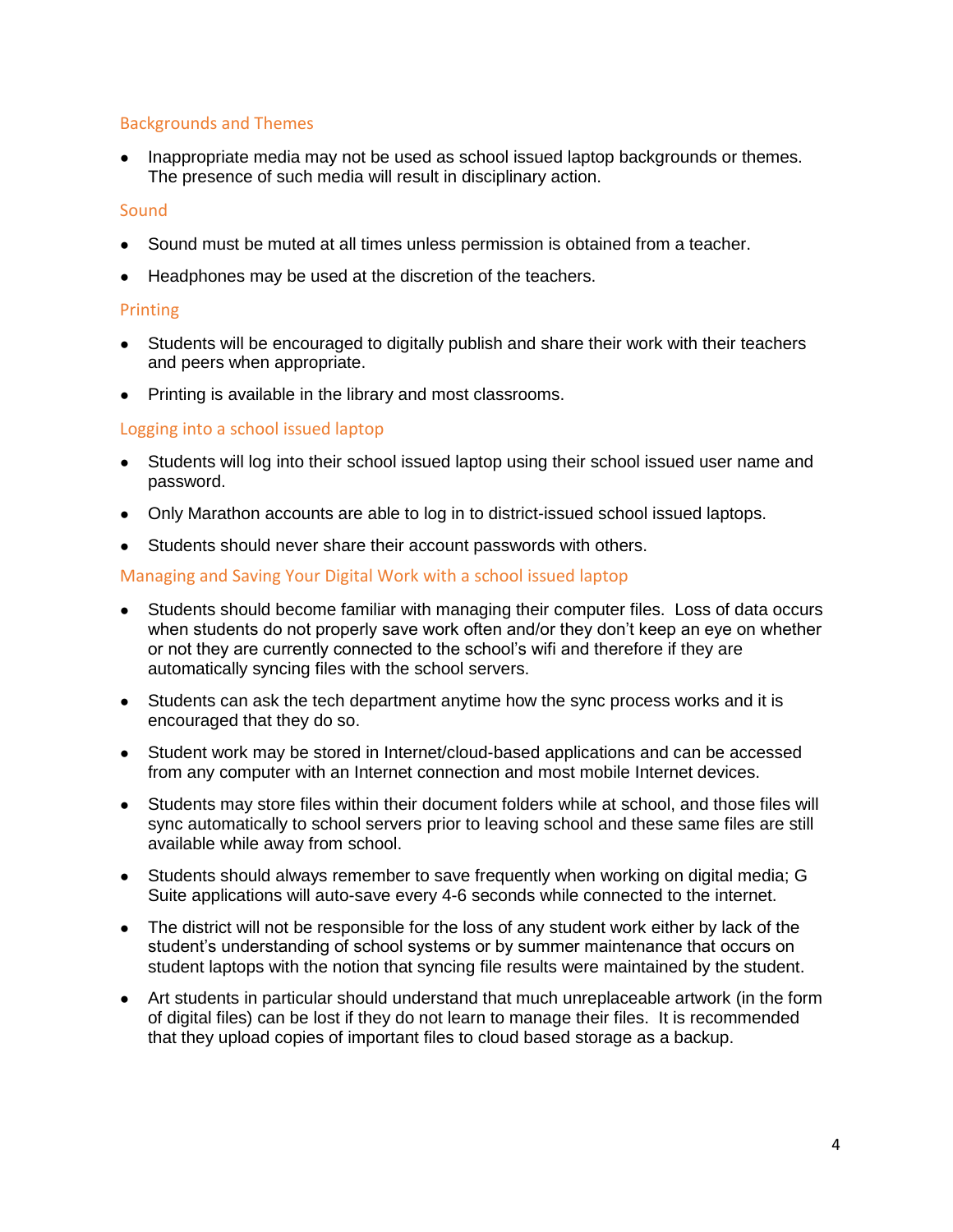## **Using Your school issued laptop Outside of school**

Students are encouraged to use their school issued laptop at home and other locations outside of school. A Wi-Fi Internet connection will be required for the majority of school issued laptop use; however, some applications can be used while not connected to the Internet. Students are bound by the district's Acceptable Use Policy and all other guidelines in this document wherever they use their school issued laptop.

### Operating System and Security

• Students may not use or install any operating system on their school issued laptop or physically alter the school issued laptop in any way.

### Updates

• The school issued laptop's operating system downloads updates to the hard drive automatically. Students are responsible to go to the "Update Settings" and "Install" these updates from time to time allowing proper shutdown and restart times with proper battery levels or a charger attached. This is a habit that will serve them well later on in life and should be taken seriously.

The reason updates are not installed automatically is because this certainly causes usage disruption. Updates are typically downloaded while at school and on the school's Wi-Fi bandwidth and installing them, just requires some practice maybe later on at home when the laptop has time to install apply the updates properly.

### **Student Safety and Content Filtering**

The district utilizes an Internet content filter that is in compliance with the federally mandated Children's Internet Protection Act (CIPA). All school issued laptop's, regardless of physical location (in or out of school), will have all Internet activity protected, managed, and monitored by the district per policy. If a website is blocked in school, then it will be blocked out of school. If an educationally valuable site is blocked, teachers should contact the Technology Department.

### **Aristotle Keylogging & Lightspeed Filtering**

Aristotle keylogging is used continuously to track and monitor school issued laptop usage. There is no expectation of privacy while using district devices, and that is stipulated in the Acceptable Use Policy that governs our district users. Students should know that every key depressed and every application used on district devices are logged into a school server that records this information while at school and while not at school.

Lightspeed is used to filter all Internet content. This service allows the district to filter content anywhere and anytime on any network. No existing system can provide perfect filtering but it can be very effective when coupled with classroom and parent oversight. Students that attempt and/or succeed in disabling this internet filter or the keylogging software will be referred to the principal for disciplinary action.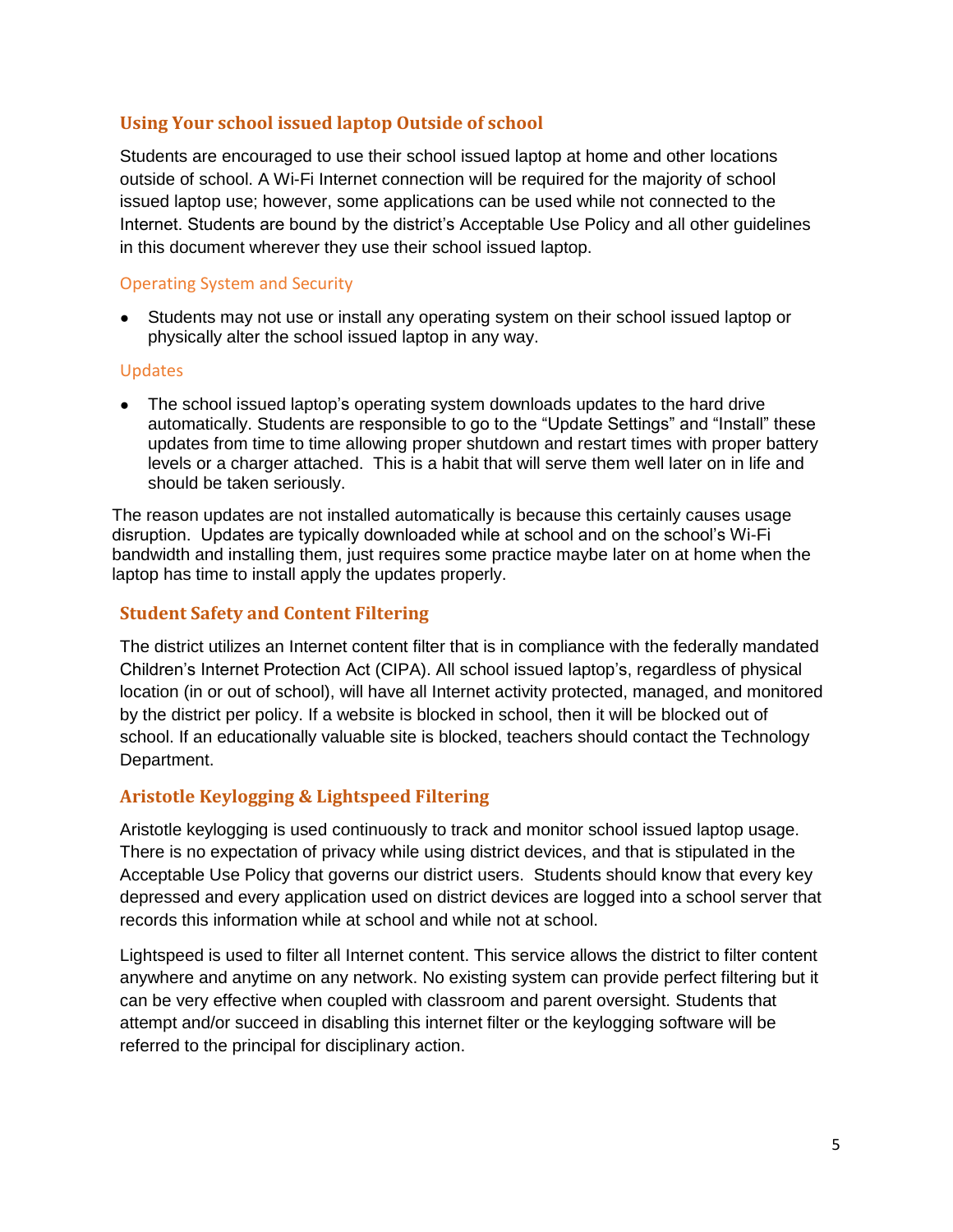### **Student Safety Responsibilities**

- Students are not allowed to post personal contact information about themselves or other people. This includes names, addresses, and phone numbers.
- Students should never meet personally with someone whom they have met online without their parent's approval and participation.
- Students will tell their teacher or another school employee about any message or file they receive that is inappropriate or makes them feel uncomfortable.
- Students are responsible for the use of their individual accounts and should take all reasonable precautions to prevent others from being able to use their account. Under no conditions should a student provide his or her password to another person.

## **Cloud Software**

## G Suite (Formerly Google Apps for Education)

G Suite is available at home, the library or anywhere with Internet access. School staff will monitor student use of G Suite when students are at school. Parents/Guardians are responsible for monitoring their child's use of G Suite when accessing programs from home. Students are responsible for their own behavior at all.

#### Microsoft Store Apps and Extensions

- Students are allowed to install appropriate Microsoft Store Apps from the Microsoft Store on their own school issued laptop.
- Students are responsible for the Microsoft Store apps they install on their school issued laptop's. Inappropriate material will be removed and may result in disciplinary action.
- Some Microsoft apps will be available to use when the school issued laptop is not connected to the Internet.
- Students that need a Microsoft App or Extension but are unable to install it should go to the Technology Department (room 201) to have it installed.

### **School issued laptop Identification**

### **Records**

The district will maintain a log of all school issued laptop hardware that includes the school issued laptop serial number and the student name/ID number of the student assigned to the device.

#### **Users**

Each student will be assigned a school issued laptop for the duration of his/her time at school. It is the intent of the District to have each student be assigned a computer that they will use for their entire junior high school career and then issued a more advanced laptop for their entire senior high school career. Students will not be assigned a different computer each year.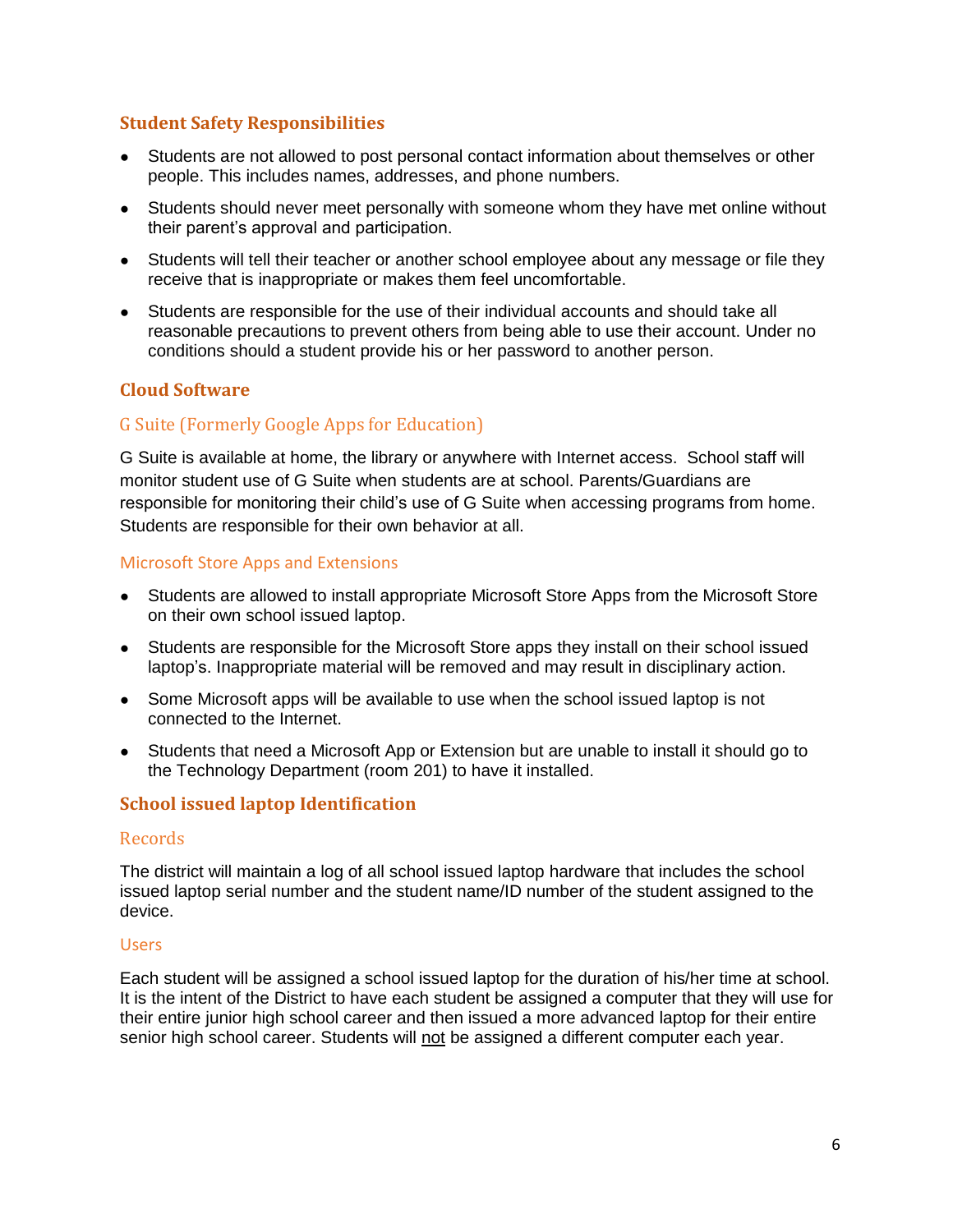# **Lost or Damage of school issued laptop's**

Consequences for losing or damaging a school issued laptop will be handled on a case-bycase basis by building and/or district administrators.

- Any damaged school issued laptop must be brought to the Principal.
- A damage report must be completed at the time of visit at the Principal's office.
- The district's Technology Department will assess the damage to determine repair requirements.

#### Estimated Costs (subject to change)

The following are estimated costs of commonly damaged school issued laptop replacement parts for Junior High Students:

- Full Replacement \$200 (charger included)
- Screen \$100
- Bezel \$100
- Keyboard \$100
- Power charger \$30

The following are estimated costs of commonly damaged school issued laptop replacement parts for Senior High Students:

- Full Replacement \$835 (charger included)
- Screen \$250
- Bezel \$200
- Keyboard \$150
- Power charger \$30

NOTE: Some items may be covered by your homeowner's/renter's policy. Please check with your insurance agent.

Payments for damages can be remitted to:

Marathon Central school District 1 Park St. Marathon, NY 13803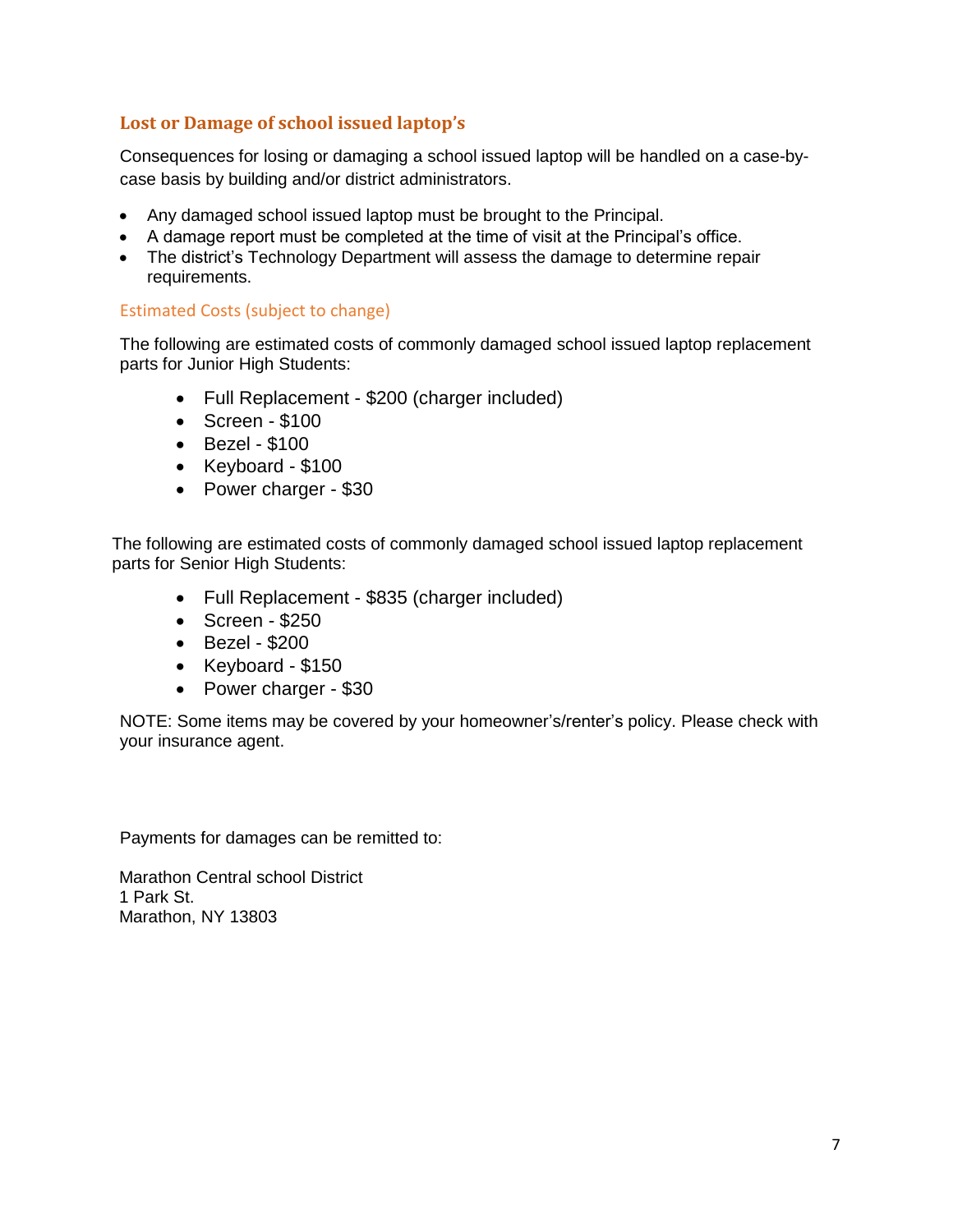## **Rules for Using G Suite**

### Acceptable Use (Privacy and Safety)

G Suite (formerly known as Google Apps for Education) is primarily for educational use. Students may use G Suite for personal use subject to the restrictions below and additional school rules and policies that may apply.

Students may use G Suite tools for personal project but may not use them for:

- Unlawful activities
- Commercial purposes (running a business or trying to make money)
- Personal financial gain (running a website to sell things)
- Inappropriate, sexual, or other offensive content
- Threatening another person
- Harassment or bullying
- Actions which are a violation of the Dignity for All Students Act (DASA)
- Misrepresentation of the District, staff, or students. G Suite sites and groups are not public forums; they are extensions of classroom spaces where student free speech rights may be limited.

### **Access Restriction - Due Process**

Access to G Suite is considered a privilege afforded at the discretion of the District. The District maintains the right to immediately withdraw the access and use of G Suite when there is reason to believe that violations of law or District policies have occurred. In such cases, the alleged violation will be referred to the principal or principal's designee for further investigation and account restoration, suspension, or termination. As a party of the agreement with Google, the school also reserves the right to immediately suspend any user account suspected of inappropriate use. Pending review, a user account may be terminated as part of such action. In addition, further consequences may be applied per the student code of conduct.

## **Privacy and G Suite**

Students have no expectation of confidentiality or privacy with respect to any usage of a district-issued school issued laptop, district G Suite accounts or other related district network asset, regardless of whether its use is for district-related or personal purposes other than as specifically provided by law. The district may, without prior notice or consent, log, supervise, access, view, monitor, or record use of student school issued laptop or G Suite account at any time for any reason related to the operation of the district. By using a district-issued school issued laptop or district G Suite account, students agree to such access, monitoring, and recording of their use.

### Monitoring Software

School staff uses monitoring software that allows them to view the screens and activity on student school issued laptops.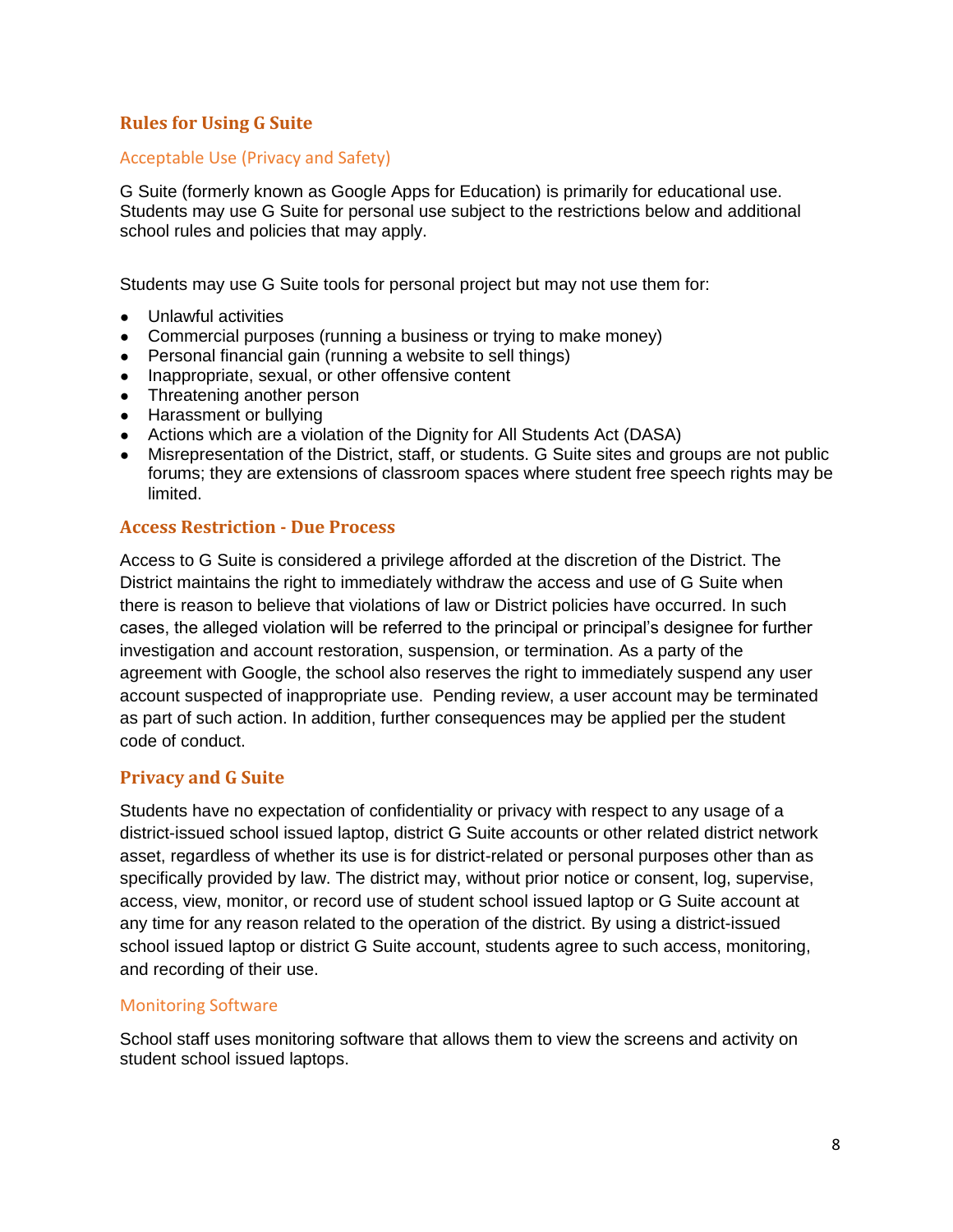## Student Privacy Pledge Signatory

Google is a Student Privacy Pledge Signatory, which holds school service providers accountable to:

- Not sell student information
- Not behaviorally target advertising
- Use data for authorized education purposes only
- Not change privacy policies without notice and choice
- Enforce strict limits on data retention
- Support parental access to, and correction of errors in, their children's information
- Provide comprehensive security standards
- Be transparent about collection and use of data.

There are NO ADS in G Suite.

G Suite does not collect or use student data for advertising purposes or create advertising profiles.

#### Student Data Retention and Access

● Upon graduation, students are encouraged to back up their files and data to their own personal accounts. The district will suspend student accounts upon graduation or departure from the district.

### **Appropriate Uses and Digital Citizenship**

School issued laptops should be used for educational purposes and students are to adhere to the Acceptable Use Policy and all of its corresponding administrative procedures at all times.

While working in a digital and collaborative environment, students should always conduct themselves as good digital citizens by adhering to the following:

- 1. **Respect Yourself**. I will show respect for myself through my actions. I will select online names that are appropriate. I will use caution with the information, images, and other media that I post online. I will carefully consider what personal information about my life, experiences, or relationships I post. I will be appropriate and act with integrity.
- 2. **Protect Yourself**. I will ensure that the information, images, and materials I post online will not put me at risk. I will not publish my personal details, contact details, or a schedule of my activities. I will report any attacks or inappropriate behavior directed at me while online. I will protect passwords, accounts, and resources.
- 3. **Respect Others**. I will show respect to others. I will not use electronic mediums to antagonize, bully, harass, or stalk people. I will show respect for other people in my choice of websites: I will not visit sites that are degrading to others, pornographic, racist, or inappropriate. I will not enter other people's private spaces or areas.
- 4. **Protect Others**. I will protect others by reporting abuse and not forwarding inappropriate materials or communications. I will avoid unacceptable materials and conversations.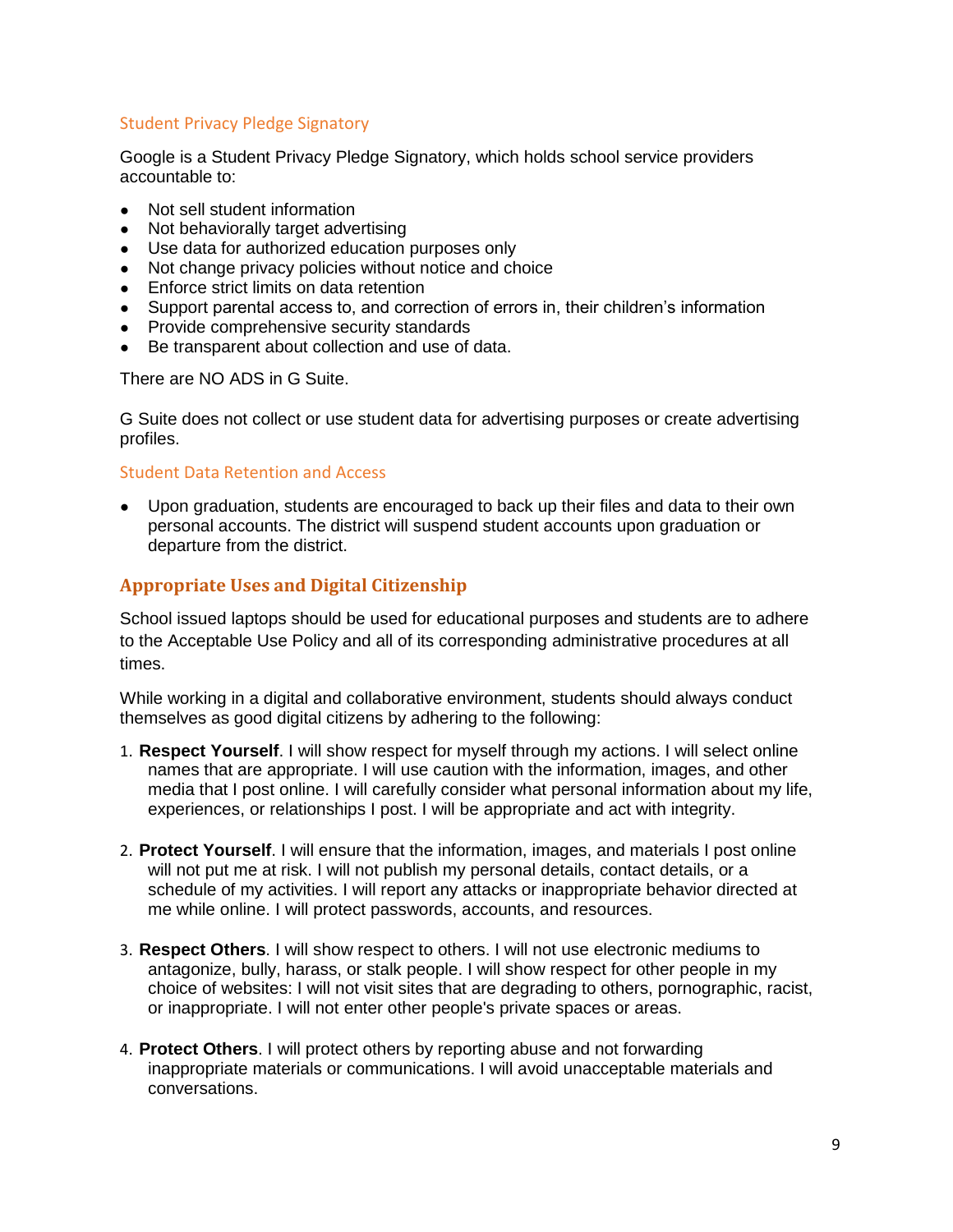- 5. **Respect Intellectual property**. I will request permission to use copyrighted or otherwise protected materials. I will suitably cite all use of websites, books, media, etc. I will acknowledge all primary sources. I will validate information. I will use and abide by the fair use rules.
- 6. **Protect Intellectual Property**. I will request to use the software and media others produce. I will purchase, license, and register all software or use available free and open source alternatives rather than pirating software. I will purchase my music and media and refrain from distributing these in a manner that violates their licenses.

## **Digital Citizenship (Advice for All)**

Treat others well. When making a post on a forum or web page, be kind. Everyone will see what you write, so think before you type. Be careful with what you say about others and yourself.

Respect the rights of copyright owners. Copyright infringement occurs when an individual reproduces a work without permission that is protected by copyright. If a work contains language that specifies acceptable use of that work, the user should follow the expressed requirements. If the user is unsure whether they can use a work, he or she should request permission from the copyright owner.

Students have First Amendment rights to free speech. Your rights can be limited in school. If you post something via a school web page that disrupts the learning environment in your school, your right to free speech may be limited. A school or school district has the right to limit student speech that disrupts the learning process.

## **Opt Out**

- Parents/Guardians can choose to opt out of having their student bring a designated school issued laptop home. Notification of an opt-out must submitted in writing to a building administrator.
- Students will still use a school issued laptop while at school and are still responsible for completing all assignments whether they accept a school issued laptop for home use or not. Any computer that is not working properly must be turned in to the tech department immediately for repair.

## **Administrative Audit**

Upon request from district administration, the technology department will provide a complete and unedited audit log of all administrative access, changes or monitoring of student accounts on the G Suite administrative console and/or the Aristotle administrative console.

## **Cyber-Safety and Cyber-Ethics**

In an effort to educate faculty, students and parents, the district will offer ongoing cybersafety and cyber-ethics curriculum. We will be offering parent technology workshops and ongoing support to help facilitate this process.